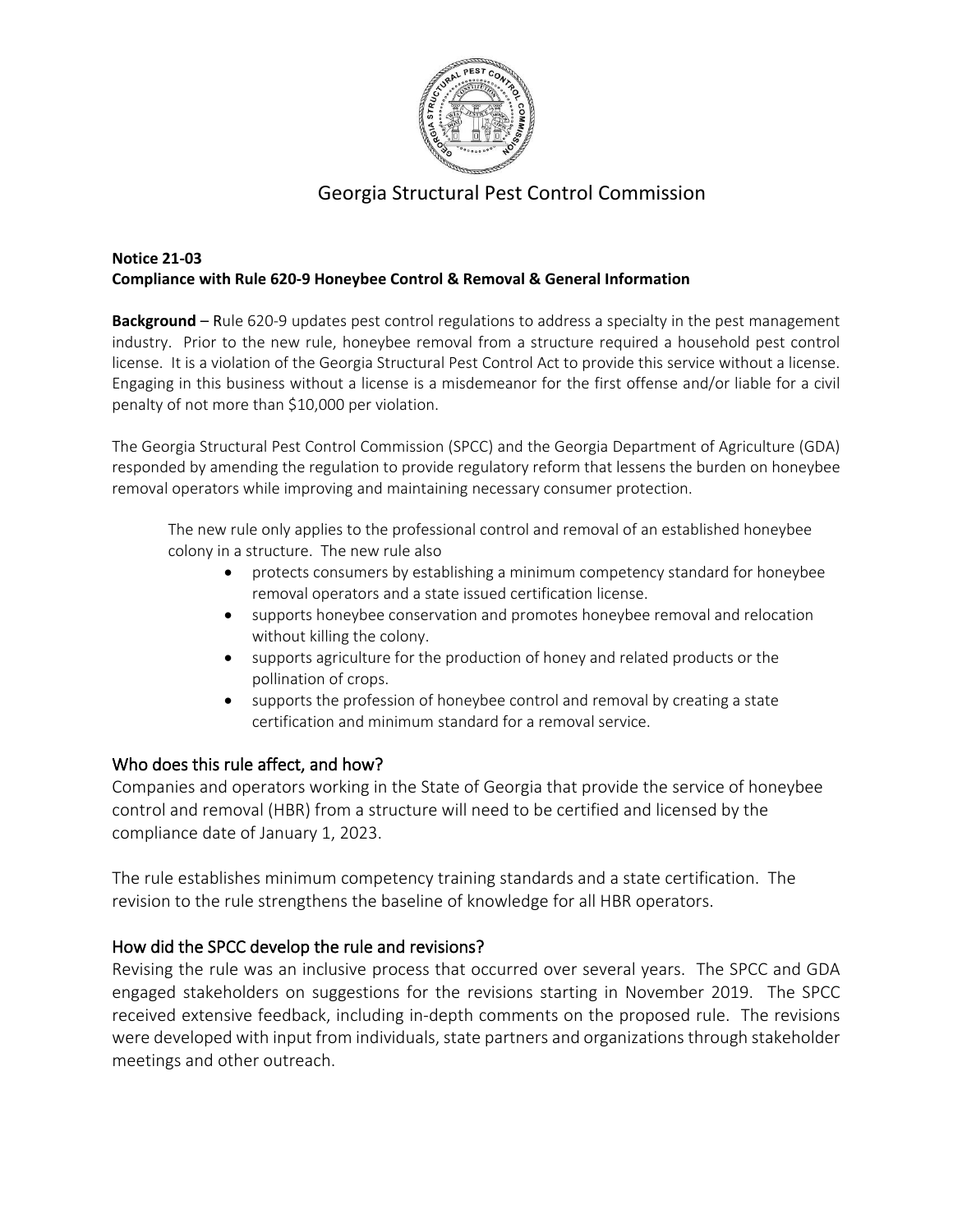# Summary of Requirements for HBR Operators

# Licensing & Certification

- Certified in Honeybee Control & Removal which includes an approved pre-examination training, experience and passing a state certification examination.
- Hold a structural pest control company license and provide verification of minimum liability insurance and renew as required.
- Maintain certification by meeting the recertification training requirement and submitting renewal fees as required.

## Operating

- Services can be advertised under the licensed company name only.
- Service vehicles must have the complete licensed name on the vehicle with a minimum of 2 inches lettering.
- Each service must meet the minimum standards for control and removal.
- The service must be sold and provided by a certified honeybee removal operator or someone under their direct supervision.
- The use of any pesticide for the control of honeybees is prohibited unless the operator holds a household pest control license.

# Recordkeeping

- A contract must be issued for each service.
- The contract must include the scope of work and type of removal service.
- The contract must be issued in accordance with rule of the Federal Trade Commission including disclosure of the 3-day right of cancellation.

## **Training**

- Pre-examination training requirement includes 8 hours of training approved by the SPCC and provided by an approved trainer. The training includes the following areas:
	- State and Federal laws and regulations on Honeybee Control.
	- **Honeybee identification and types of live honeybee removals (cut-out, trap-out,** and swarm removal) including basic removal techniques.
	- **Determining if there is an established honeybee colony, and how to locate a** colony living inside of a structure.
	- **Proper cut-out removal techniques including basic construction knowledge,** recommended tools, finding and caging the queen, preventing future infestations, saving comb and hiving the bees.
	- Trap-out techniques and negative consequences of leaving honeycomb, honey pollen and brood inside a structure.
	- **Examble 1** Eradication vs. Relocation including common insecticides/pesticides applied to honeybees by homeowners and PCOs.
	- **Potential safety and health hazards**
- Experience participating in a minimum of 3 honeybee removal jobs.
- Recertification requirement HBR operators must complete 5 hours of approved training such as a workshop, seminar, short course, or training program that cover new information and subject matter necessary to insure continued competence.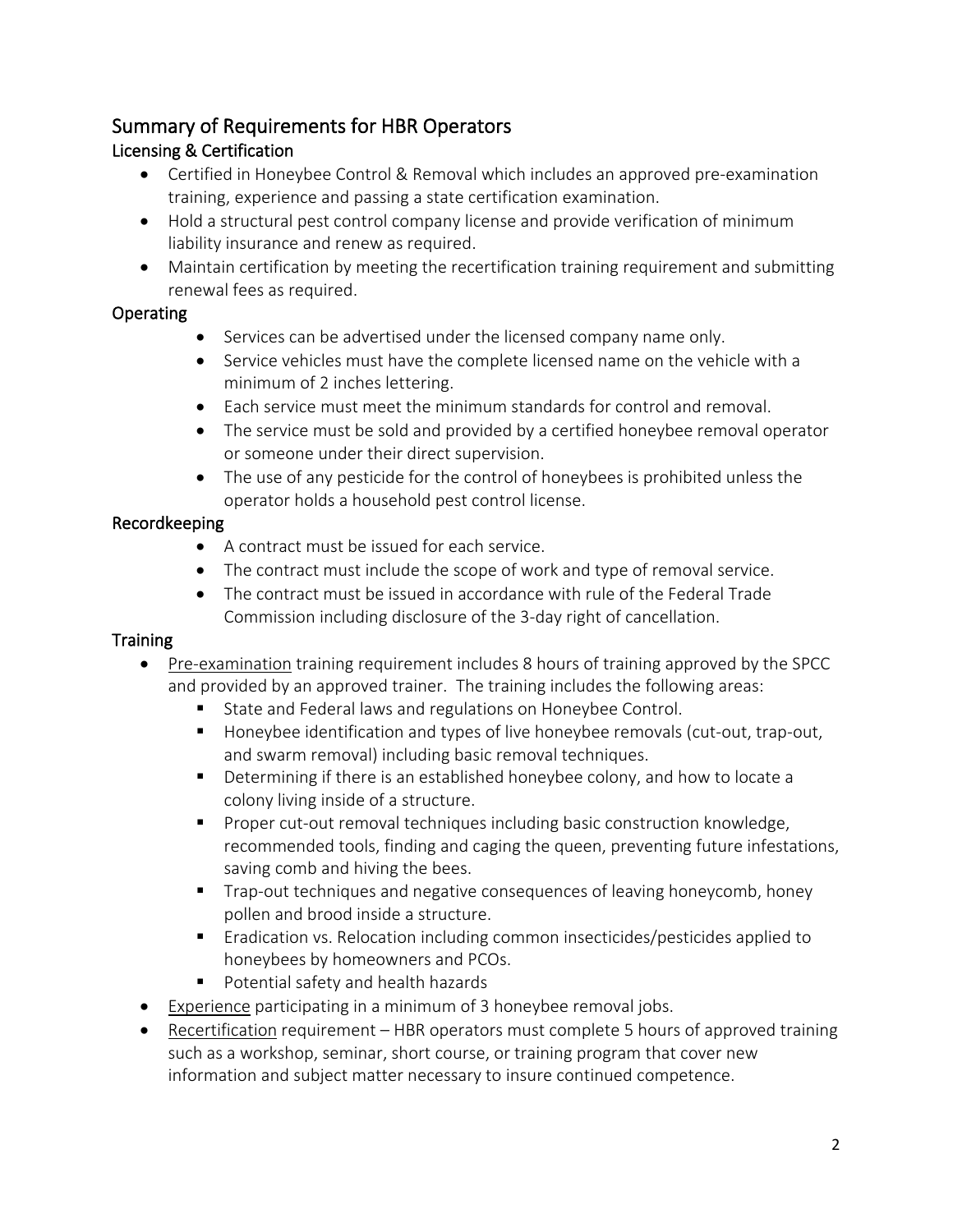FAQ's

#### Licensing & Certification

- 1. Where can I get a copy of the rule? [Honeybee Control and Removal -](http://agr.georgia.gov/honeybee-control-and-removal.aspx) Ga Dept of [Agriculture \(georgia.gov\)](http://agr.georgia.gov/honeybee-control-and-removal.aspx)
- 2. Where can I find updates and new information about the rule and implementation? Honeybee Control and Removal - [Ga Dept of Agriculture \(georgia.gov\)](http://agr.georgia.gov/honeybee-control-and-removal.aspx) or email [pest@agr.georgia.gov](mailto:pest@agr.georgia.gov) and request to be added to the email notification list for HBR updates.
- *3.* What is the cost for the company license? *The license fee is \$100 and requires renewal every 2 years.*
- *4.* Are there any other fees*? There is UGA Entomology Research fee. All licensees are required to pay this fee and the fee is currently \$70 every 2 years. These fees are collected by GDA and transferred to the UGA Entomology Department to fund Entomology Research.*
- 5. How long is the recertification period for Certified Honeybee Control & Removal Operators? *Every five (5) years, the HBR operator must meet the recertification training requirement to recertify.*
- *6.* Can a company licensed in Household Pest Control also get an HBR license? *Yes, this license is required to operate in Honeybee Control and Removal by providing a honeybee removal service.*
- *7.* What are the requirements for obtaining a company license? *GDA will create a HBR license application including the requirements and instructions similar to this application [Company License Application](http://agr.georgia.gov/Data/Sites/1/media/ag_plantindustry/structural_pest_control/files/sps-13-20-Company-License-Application.pdf)*
- 8. If a HBR Operator has a technician that provides honeybee control and removal services, are they required to have an HBR Certification? *Yes, unless they are working under direct supervision Rule 620-9-.01(10)*
- 9. How do I get the required certification? *The manual and certification examination are currently being developed. Monitor the website for future updates and information or sign-up for email updates.*

## Operating in the Category of Honeybee Control & Removal (HBR)

- *1.* What is a structure? The rules of the SPCA define a structure as *any building, regardless of its design or the type of material used in its construction, whether public or private, vacant or occupied, and adjacent outside areas.*
- *2.* If a company with a license only in Honeybee Control Removal provides the service and no pesticide is applied, what are the record-keeping/record-retention requirements? *The only recordkeeping requirement would be for a honeybee control and removal contract. The record must be retained by the licensee and made*